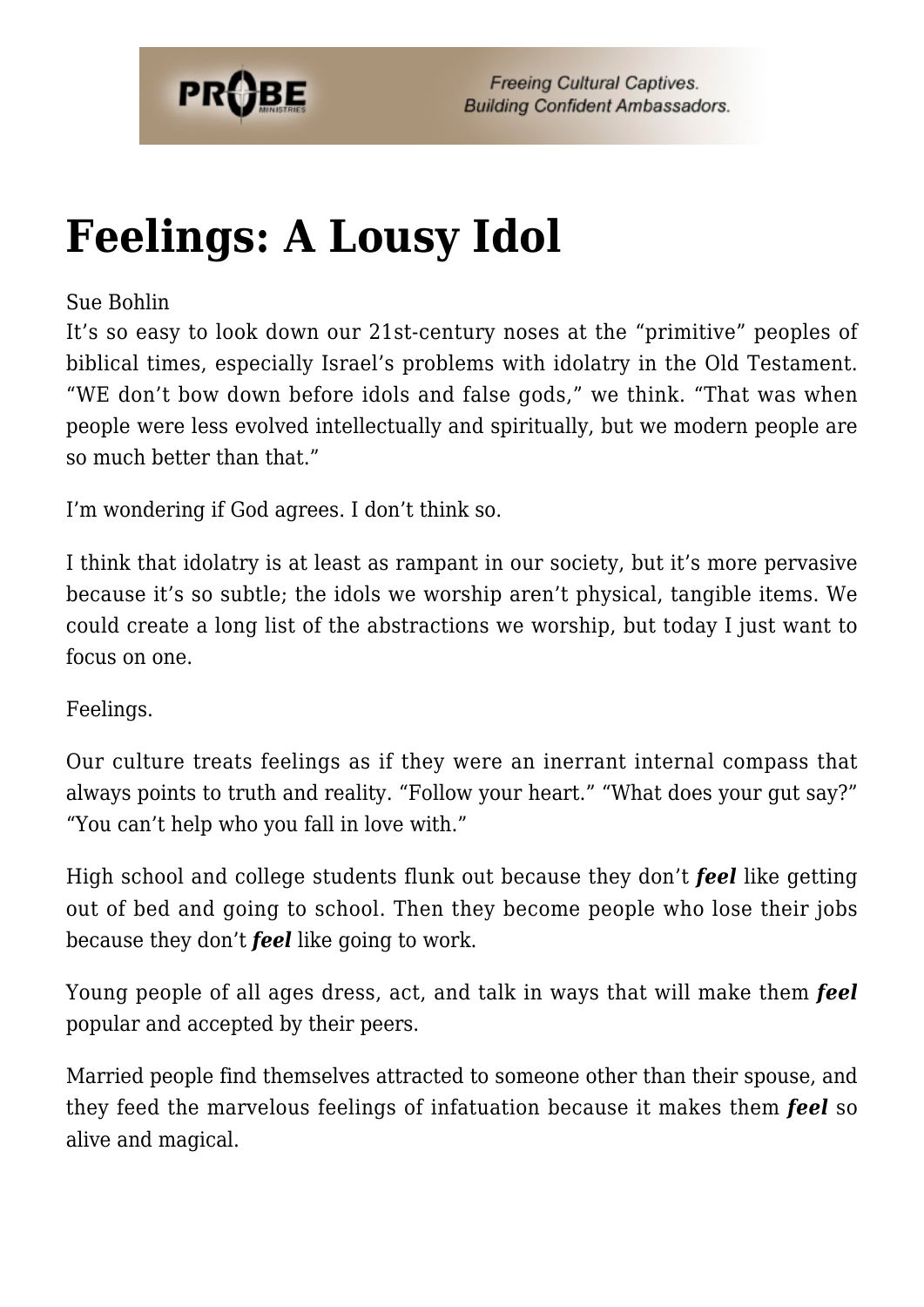

We indulge bodily appetites, whether for sweets or drink or overeating or sexual pleasure, because they *feel* so good and because refusing to indulge them *feels* so bad.

The materialism porn of magazines and newspapers starts an internal burning desire to buy and to accumulate. It *feels* so right to go out and get what we want! If we don't have the money, we put it on credit because, hey, "I should have what I want."

We are happily addicted to our comfort because we believe that *feeling* comfortable is a basic right of life. So we don't give ourselves away in service projects or missions trips or going without in order to use the money for someone who has less than we do, because then we wouldn't *feel* so comfortable.

Why is this? Why do we make our feelings into idols?

I believe it's because the toxic ["pickling brine"](https://probe.org/are-you-a-pickle/) of our culture puts a much higher emphasis on the immediate, the here-and-now, of the physical world (which our feelings are part of). The majority of Christians, the research shows, think just like the non-Christian world around us, and that includes ignoring the unseen, eternal world and focusing on the visible, temporal world.

When we recalibrate our focus to include the unseen sphere of life, we are aware of the spiritual dimension of life and not just the physical. It makes us more balanced people. We can put feelings in their place: they are like lights on the dashboard of our car, indicating what's going on "under the hood." But if we focus on the dashboard lights while we drive, instead of on the road, we'll run off the road—or worse, crash. We can acknowledge them but refuse to let them lead us.

For example, Hebrews 12:2 tells us that the Lord Jesus "for the joy set before Him, endured the cross, despising the shame." He focused on the eternal (the joy set before Him) instead of the temporal (the shame of the cross). Corrie Ten Boom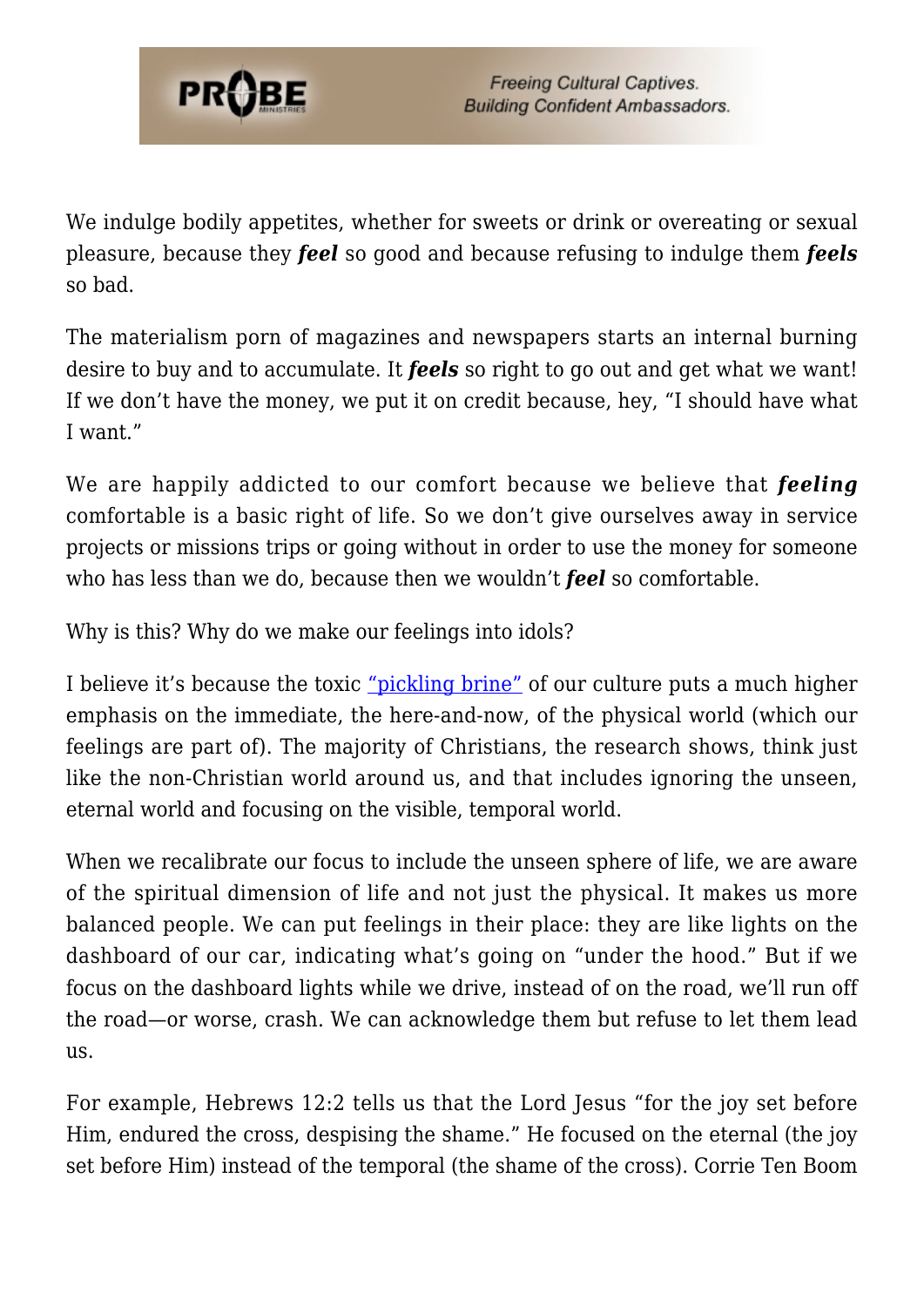

wisely said, "Don't pray when you feel like it. Have an appointment with the Lord and keep it." This lady really understood how to put feelings in their place. This survivor of the WWII death camps also said, "Forgiveness is an act of the will, and the will can function regardless of the temperature of the heart."

Feelings are not evil; we have feelings because we are made in the image of a passionate God who experiences a robust range of feelings. But they *are* fallen because everything about us is fallen ever since sin entered the world.

That's why feelings make lousy idols.

This blog post originally appeared at [blogs.bible.org/engage/sue\\_bohlin/feelings\\_a\\_lousy\\_idol](http://blogs.bible.org/engage/sue_bohlin/feelings_a_lousy_idol) on May 10, 2011.

# **[Can You Forgive Michael Vick?](https://probe.org/can-you-forgive-michael-vick/)**

Rusty Wright

Public reaction to football star Michael Vick's confession and apology for dog fighting has been passionate and polarized. Was he sincere? Or was it just a last resort when cornered by the law, a PR move to help rehabilitate his image and financial future?

The crimes were abhorrent. Underperforming canines were executed by hanging and drowning. This sickening stuff hits many folks in their guts, hard and deep.

He faces legal consequences. But should you and I forgive him?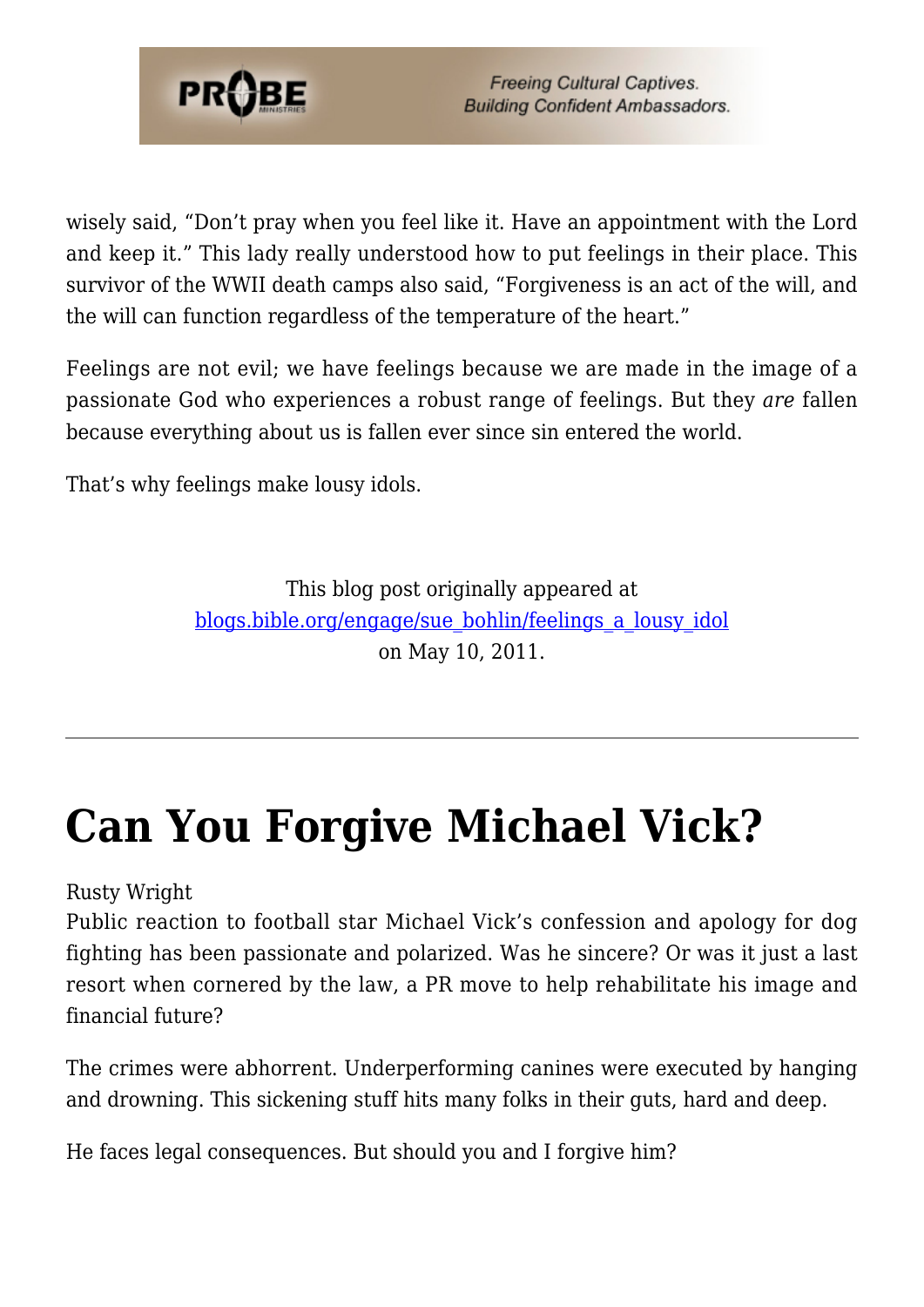

### **Genuine Contrition?**

Vick says, "Dog fighting is a terrible thing, and I did reject it. I'm upset with myself through this situation I found Jesus and asked him for forgiveness and turned my life over to God." $\{1\}$ 

Smooth but not convincing, cry some. It's just a show. He's a disgusting person and a terrible role model. Off with his head! Others quote English poet Alexander Pope, "To err is human, to forgive divine."

Perhaps time will tell how sincere he was. Some wonder, Michael Vick didn't do anything to me, so *for what* could I forgive him? True, he may not have harmed you personally. But he did violate society's laws and many people's sense of decency. Public figures' actions can have wide social impact. The fact that lots of kids looked up to him compounds the anger many feel when they indicate they could never accept his apology or forgive him for the harm he's done.

Indeed, negative feelings expressed toward Vick sometimes sound visceral, as if the speakers themselves had been injured. Frederic Luskin, former director of the Stanford Forgiveness Project, says, "Our bodies react as if we're in real danger right now to a story of how someone hurt us seven years ago. You're feeling anger, your heart rhythm changes breathing, gets shallow." $\{2\}$ 

```
Can you and I forgive Michael Vick?
```
Consider a wise woman who wrestled with similar feelings. Corrie ten Boom and her Dutch family hid Jews from the Nazis during World War II. For this she endured Ravensbruck, a concentration camp. Her inspiring story became a famous book and film, *The Hiding Place*.

## **Chilling Memories**

In 1947 in a Munich church, she told a German audience that God forgives. $\{3\}$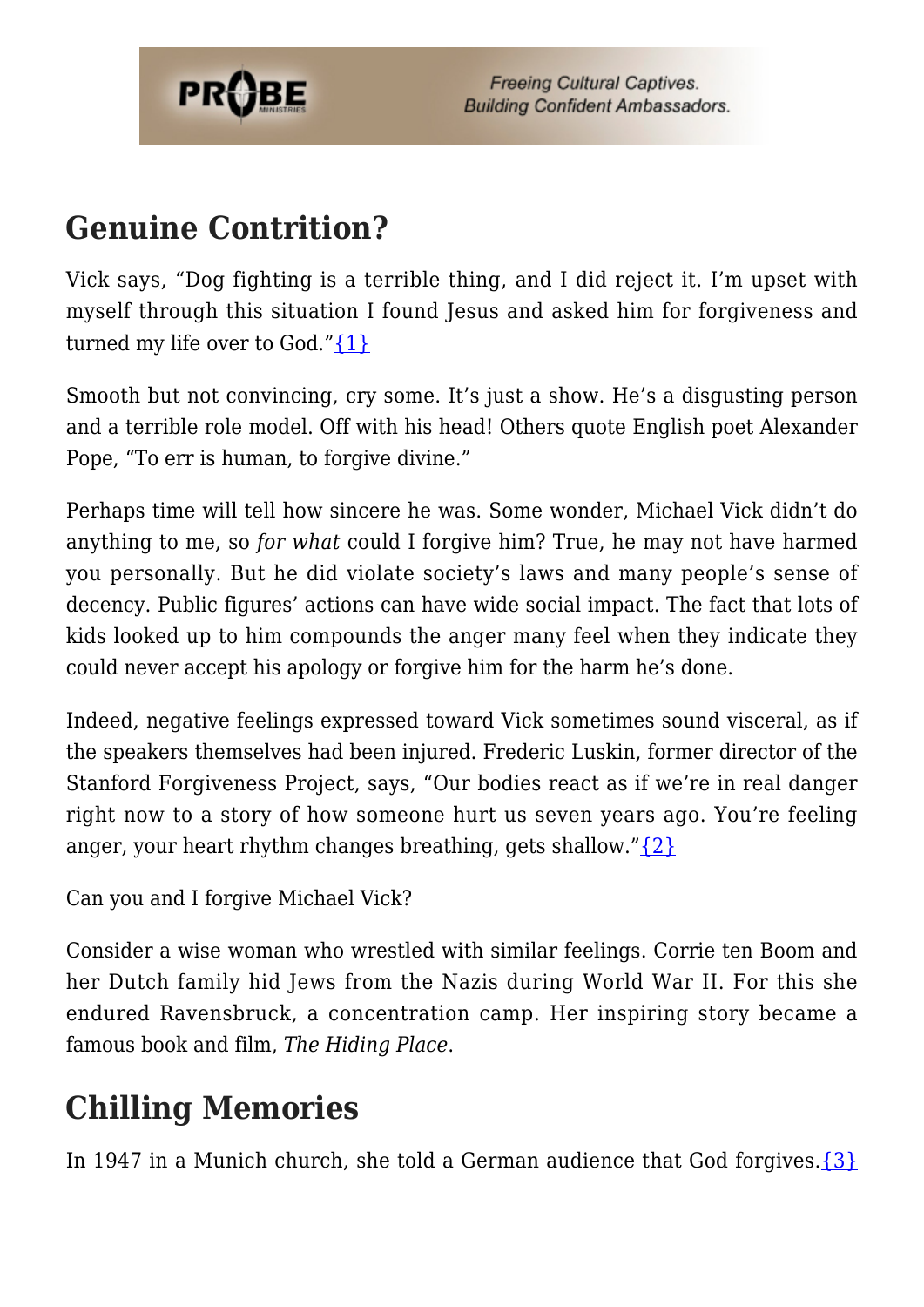

When we confess our sins, she explained. God casts them into the deepest ocean, gone forever. After her presentation, she recognized a man approaching her, a guard from Ravensbruck, before whom she had had to walk naked. Chilling memories flooded back.

A fine message, *Fraulein*! said the man. How good it is to know that, as you say, all our sins are at the bottom of the sea! He extended his hand in greeting.

Corrie recalled, "I, who had spoken so glibly of forgiveness, fumbled in my pocketbook rather than take that hand. He would not remember me. . . But I remembered him and the leather crop swinging from his belt. I was face to face with one of my captors, and my blood seemed to freeze."

The man continued: "You mentioned Ravensbruck in your talk…. I was a guard there. But since that time I have become a Christian. I know that God has forgiven me for the cruel things I did there, but I would like to hear it from your lips as well, *Fraulein*." He extended his hand again. "Will you forgive me?"

## **Forgive Him?**

Corrie stood there, unable to forgive. As anger and vengeful thoughts raged inside her, she remembered Jesus' death for this man. Of His executioners He said, "Father, forgive these people, because they don't know what they are doing."  $\{4\}$ 

How could she refuse? But she lacked the strength. She silently asked God to forgive her and help her forgive him. As she took his hand, she felt a healing warmth flooding her body. "I forgive you, brother!" she cried, "With all my heart."

And so, Corrie later recalled, "I discovered that it is not on our forgiveness any more than on our goodness that the world's healing hinges, but on [God's]. When He tells us to love our enemies, He gives, along with the command, the love itself."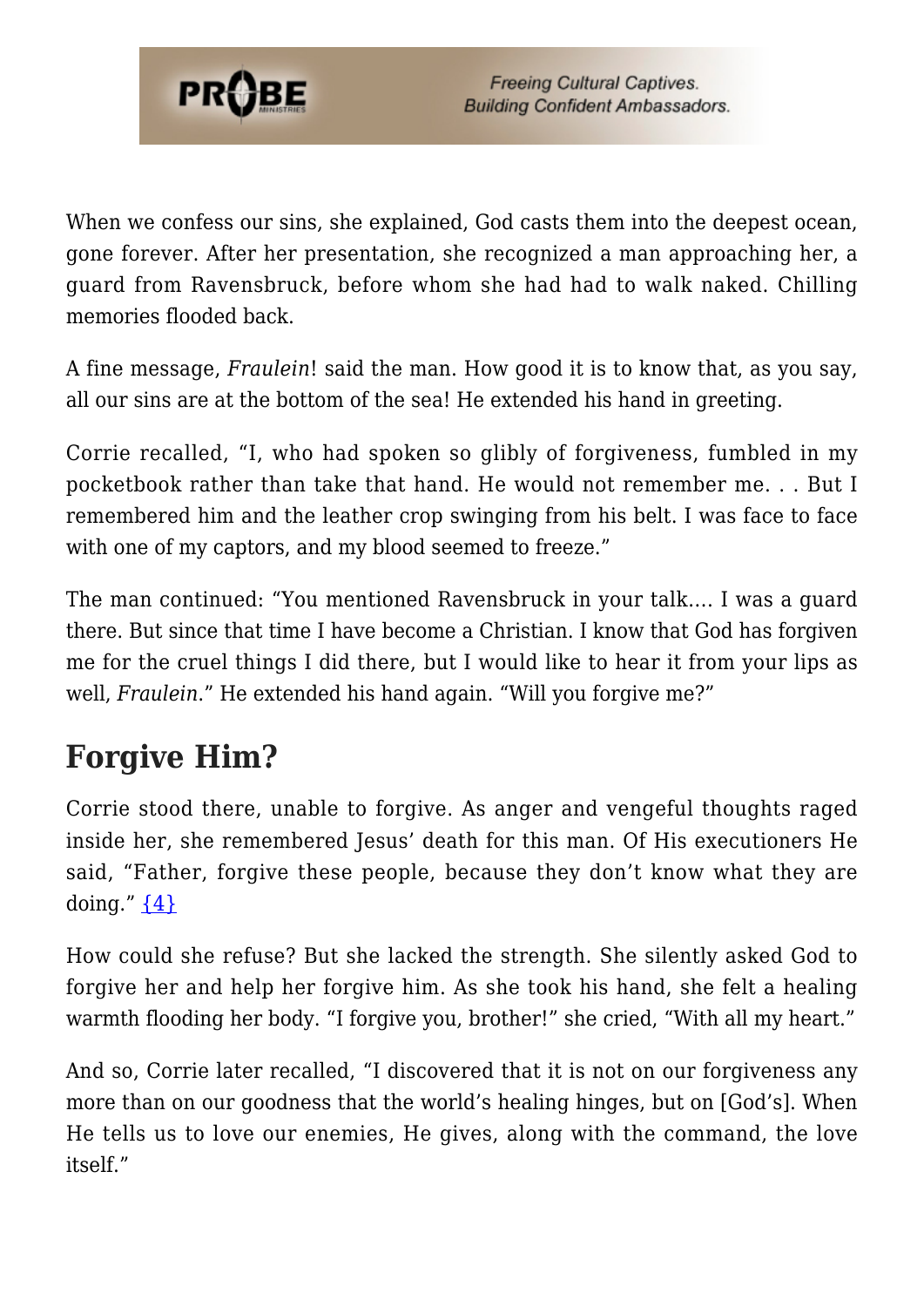

If Corrie could forgive one who did her such harm, should we be willing to consider forgiving a public figure whose actions harm society? Could what Corrie found in faith help manage overwhelming anger and rage?

Will you and I forgive Michael Vick?

#### **Notes**

1. Text of Atlanta Falcons quarterback Michael Vick's statement, USA Today, August 27, 2007,

[www.usatoday.com/sports/football/2007-08-27-2672656486\\_x.htm](http://www.usatoday.com/sports/football/2007-08-27-2672656486_x.htm)

2. "Peace Work," Stanford Magazine, Joan O'C. Hamilton, 2001,

http://www.stanfordalumni.org/news/magazine/2001/mayjun/features/forgiveness. html.

3. Corrie ten Boom, "Death Camp Revisited," Worldwide Challenge, July/August 1994, 35-36.

4. [Luke 23:34](http://www.biblegateway.com/passage/?search=Luke%2023:34&version=51) NLT.

# **[Forgiveness, Reconciliation, and](https://probe.org/forgiveness-reconciliation-and-you/) [You](https://probe.org/forgiveness-reconciliation-and-you/)**

Rusty Wright

## **Forgiveness Can Be Good for Your Health**

Have you ever been cheated or mistreated? Got any lingering grudges you're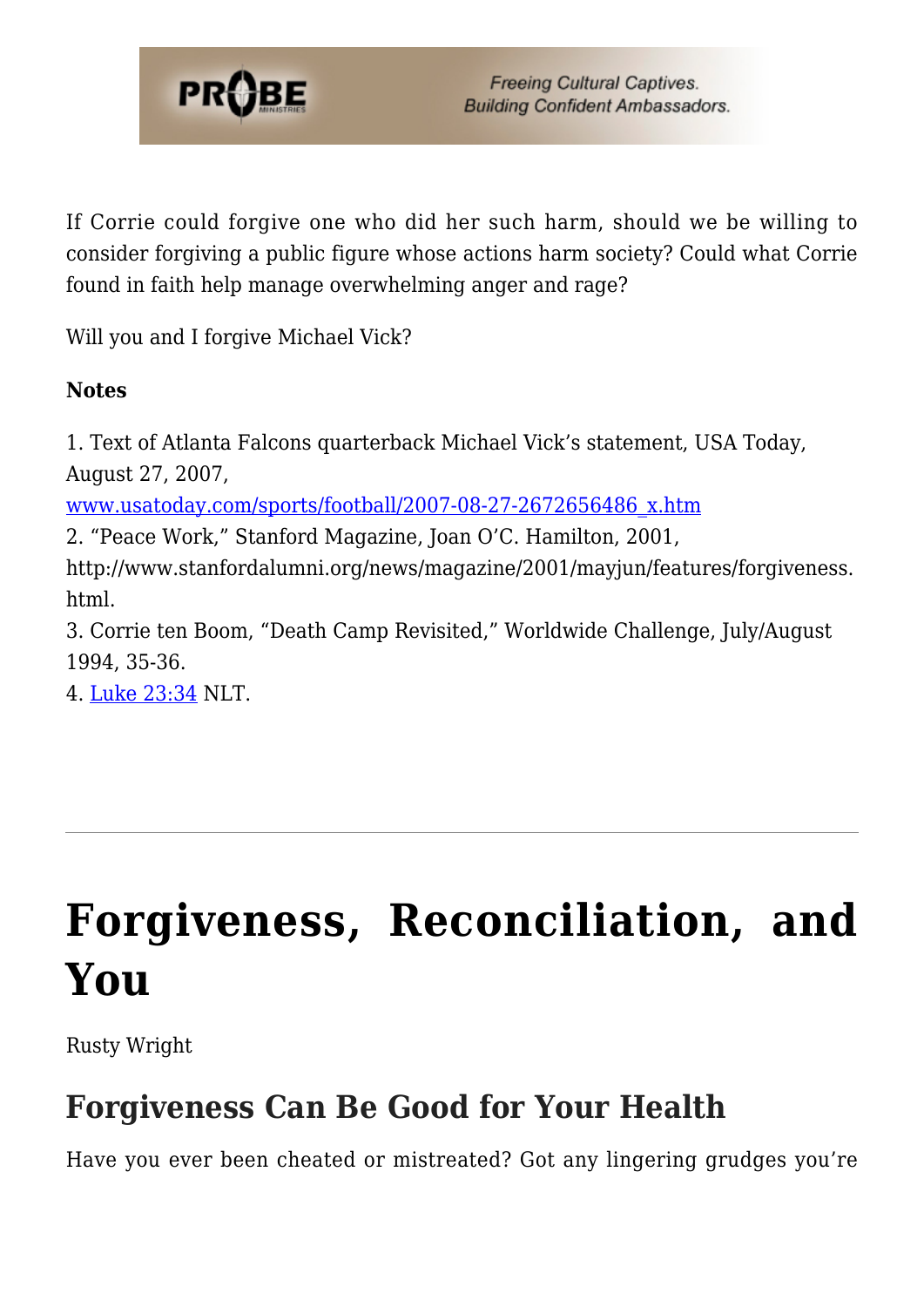

holding onto? Is there any "unclear air" between you and a family member, neighbor, or coworker regarding a dispute, a slight, an offense? Could those situations use some forgiveness?

More and more medical doctors and social scientists are extolling the benefits of forgiveness and reconciliation, benefits both to individuals and to society. This article examines some of these benefits and presents several inspiring case studies, stories of forgiveness in action.

Would you believe that forgiveness can be good for your health? Lingering anger, stress, or high blood pressure could indicate that you need to forgive someone (or to be forgiven yourself). Many religions—including, of course, the Christian faith—have long held that forgiveness is an important component of a fruitful life. Now secular research supports its value. $\{1\}$ 

In the early 1980s, Kansas pschologist Dr. Glenn Mack Harnden searched in vain to find studies on forgiveness in the academic digest *Psychological Abstracts*. Today there exist an International Forgiveness Institute and a ten-million-dollar "Campaign for Forgiveness Research" (Jimmy Carter and Desmond Tutu have been among the ringleaders). The John Templeton Foundation awards grants in the field.

Harnden says forgiveness "releases the offender from prolonged anger, rage, and stress that have been linked to physiological problems, such as cardiovascular diseases, high blood pressure, hypertension, cancer, and other psychosomatic illnesses." $\{2\}$ 

He's big on this theme. When I ran into him in Washington, DC, a while back, he spoke enthusiastically about attending an international gathering in Jordan that saw forgiveness between traditional individual enemies like Northern Irish and Irish Republicans, Israelis and Palestinians.

George Washington University medical professor Christina Puchalski cites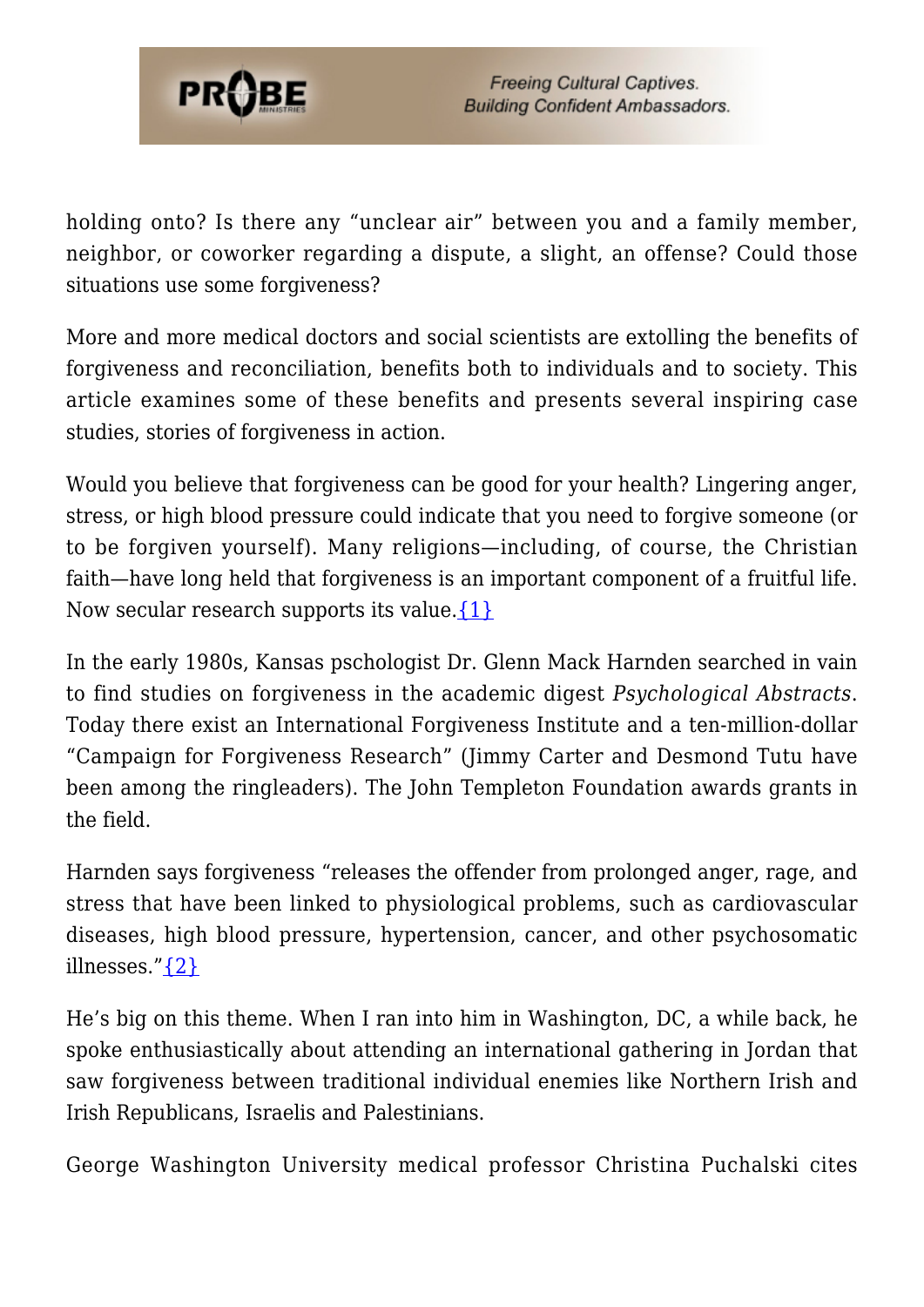

forgiveness benefits supported by research studies. Writing in *The Yale Journal for Humanities in Medicine*, she says, "The act of forgiveness can result in less anxiety and depression, better health outcomes, increased coping with stress, and increased closeness to God and others." [{3}](#page-12-2)

Daily life brings many sources of conflict: spouses, parents, children, employers, former employers, bullies, enemies. If offense leads to resentment and bitterness, then anger, explosion, and violence can result. If parties forgive each other, then healing, reconciliation, and restoration can follow.

## **Startling Contrition**

Robert Enright is an educational psychology professor at the University of Wisconsin—Madison and president of the International Forgiveness Institute. He laments the fact that despite society's conflicts, "almost never do we hear public leaders declaring their belief that forgiveness can bring people together, heal their wounds, and alleviate the bitterness and resentment caused by wrongdoing." $\{4\}$ 

The year 2006 brought a startling example of contrition by Adriaan Vlok, former Law and Order Minister under South Africa's apartheid regime. During the 1980s, racial conflict there boiled.

In 1998, Adriaan Vlok confessed to South Africa's Truth and Reconciliation Commission that ten years earlier in 1988 he had engineered the bombing of the headquarters of the South African Council of Churches, a prominent opposition group. The bombing campaign also included movie theaters showing "Cry Freedom," an anti-apartheid film.  ${5}$  I had tickets to see "Cry Freedom" in Pretoria the night it opened, but the screening was cancelled. The next morning, a bomb was discovered in the theater I would have attended.

You can imagine my interest when BBC television told of Vlok's 2006 attempt to reconcile personally with Rev. Frank Chikane, former head of the South African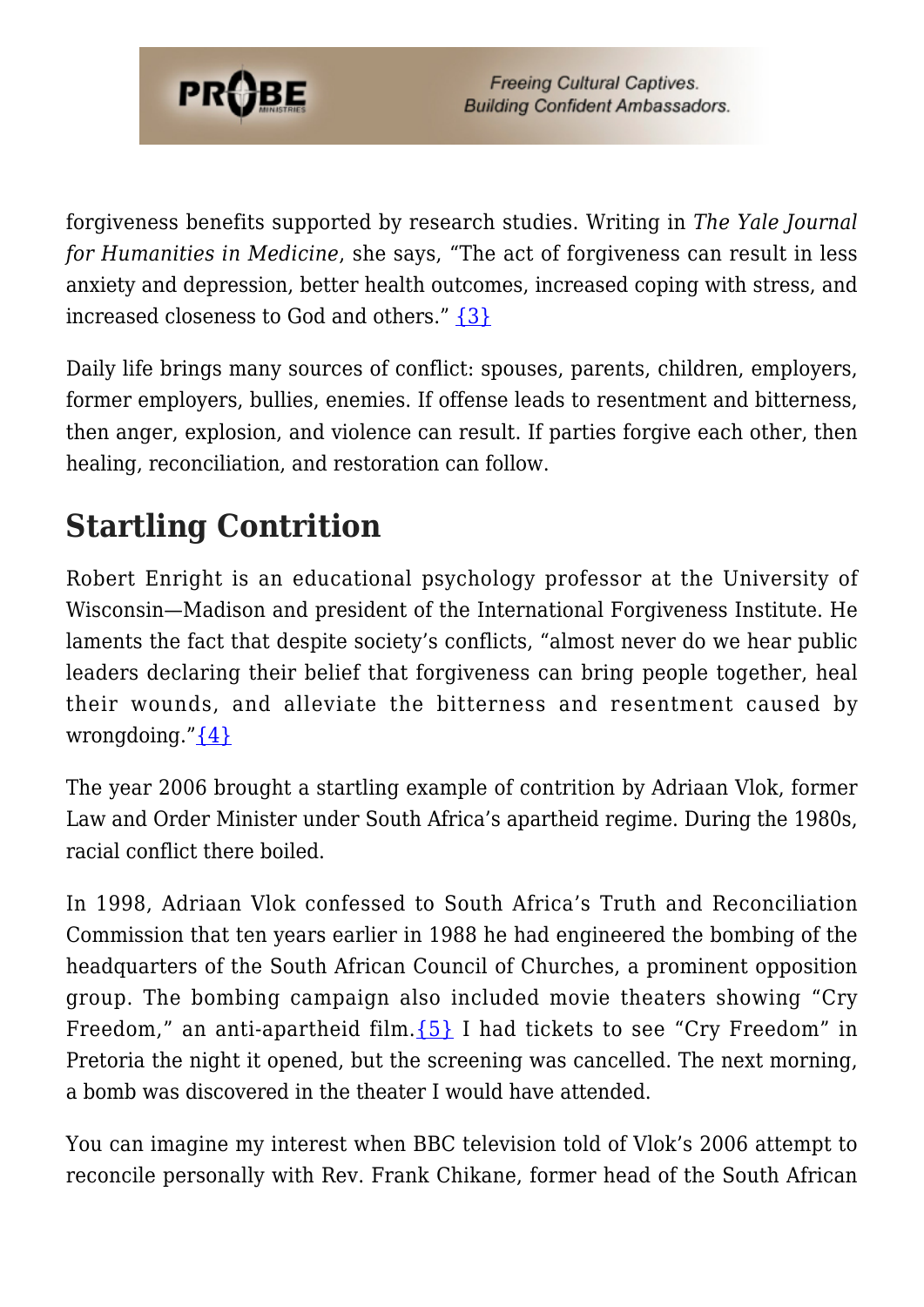

Council of Churches, the group whose headquarters Vlok had bombed. Chikane, now director general of the South African president's office, reports that Vlok visited his office and gave him a Bible with these words inscribed: "I have sinned against the Lord and against you, please forgive me (John 13:15)." That biblical reference is Jesus' Last Supper admonition that his disciples follow his example and wash one another's feet.

Chikane tells what Vlok did next: "He picked up a glass of water, opened his bag, pulled out a bowl, put the water in the bowl, took out the towel, said 'you must allow me to do this' and washed my feet in my office." Chikane gratefully accepted the gesture. ${6}$ 

Vlok, a born-again Christian, later told BBC television it was time "to go to my neighbor, to the person that I've wronged." He says he and his compatriots should "climb down from the throne on which we have been sitting and say to people, 'Look, I'm sorry. I regarded myself as better than you are. I think it is time to get rid of my egoism  $\dots$  my sense of importance, my sense of superiority." $\{7\}$ 

Startling contrition, indeed.

### **Strength to Forgive**

Have you ever unexpectedly encountered someone who has wronged you? There you are, suddenly face-to-face with your nemesis. How do you feel? Frederic Luskin, director of the Stanford Forgiveness Project, says, "Our bodies react as if we're in real danger right now to a story of how someone hurt us seven years ago. . . . You're feeling anger, your heart rhythm changes . . . breathing gets shallow." $\{8\}$ 

Corrie ten Boom and her Dutch family hid Jews from the Nazis during World War II. For this she endured Ravensbruck, a concentration camp. Her inspiring story became a famous book and film, *The Hiding Place*.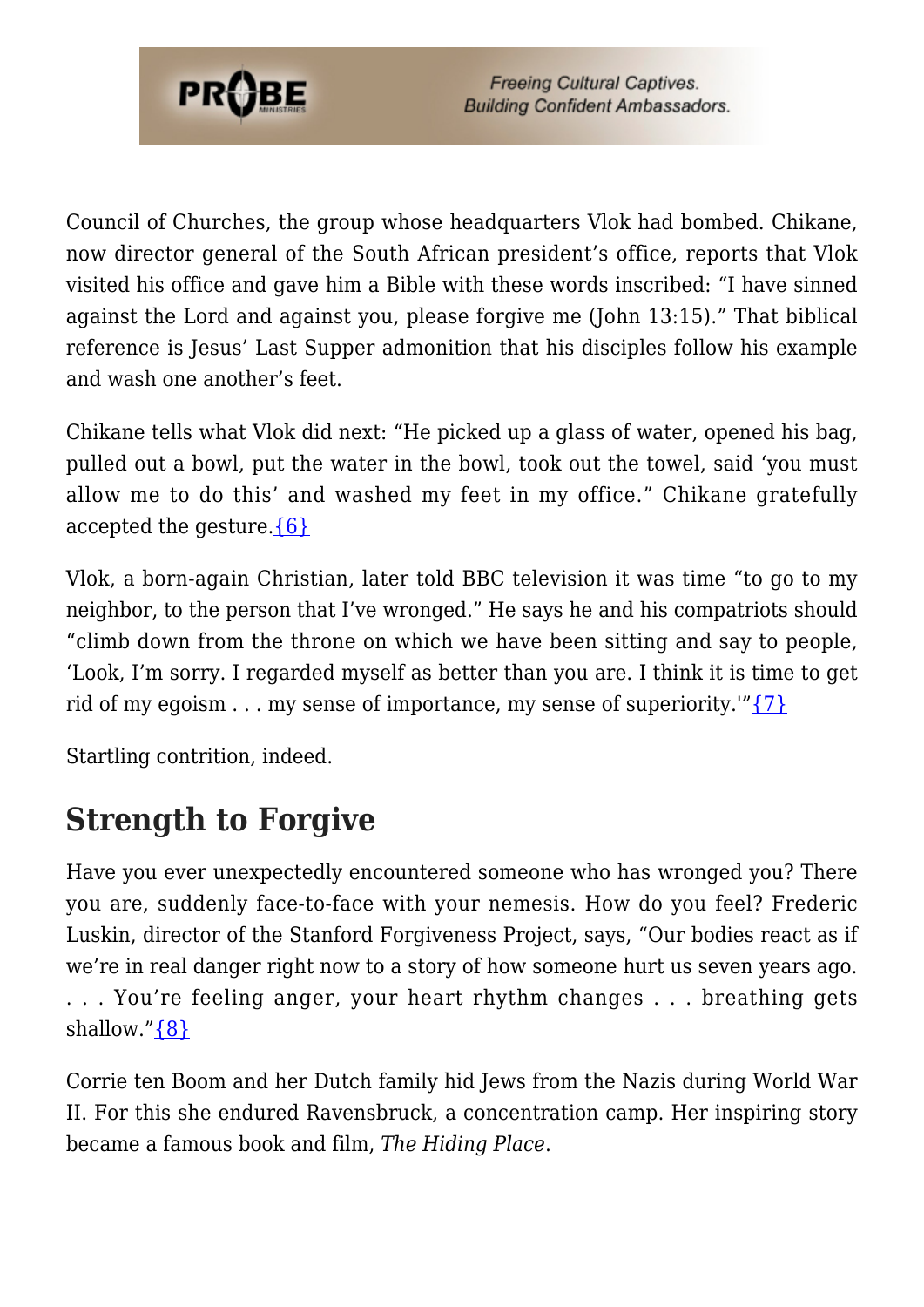

In 1947 in a Munich church, she told a German audience that God forgives. "When we confess our sins," she explained, "God casts them into the deepest ocean, gone forever." ${9}$  After her presentation, she recognized a man approaching her, a guard from Ravensbruck, before whom she had had to walk naked. Chilling memories flooded back.

"A fine message, *Fraulein*!" said the man. "How good it is to know that, as you say, all our sins are at the bottom of the sea!" He extended his hand in greeting.

Corrie recalled, "I, who had spoken so glibly of forgiveness, fumbled in my pocketbook rather than take that hand. He would not remember me. . . . But I remembered him and the leather crop swinging from his belt. I was face to face with one of my captors, and my blood seemed to freeze."

The man continued: "You mentioned Ravensbruck in your talk. . . . I was a guard there. . . . But since that time . . . I have become a Christian. I know that God has forgiven me for the cruel things I did there, but I would like to hear it from your lips as well, *Fraulein*." He extended his hand again. "Will you forgive me?"

Corrie stood there, unable to forgive. As anger and vengeance raged inside her, she remembered Jesus' death for this man. How could she refuse? But she lacked the strength. She silently asked God to forgive her and help her forgive him. As she took his hand, she felt a "healing warmth" flooding her body. "I forgive you, brother!" she cried, "With all my heart."

"And so," Corrie later recalled, "I discovered that it is not on our forgiveness any more than on our goodness that the world's healing hinges, but on [God's]. When He tells us to love our enemies, He gives, along with the command, the love itself."

### **"My Father, the Town Alcoholic"**

When Stanford education and psychology professor Carl Thoresen and his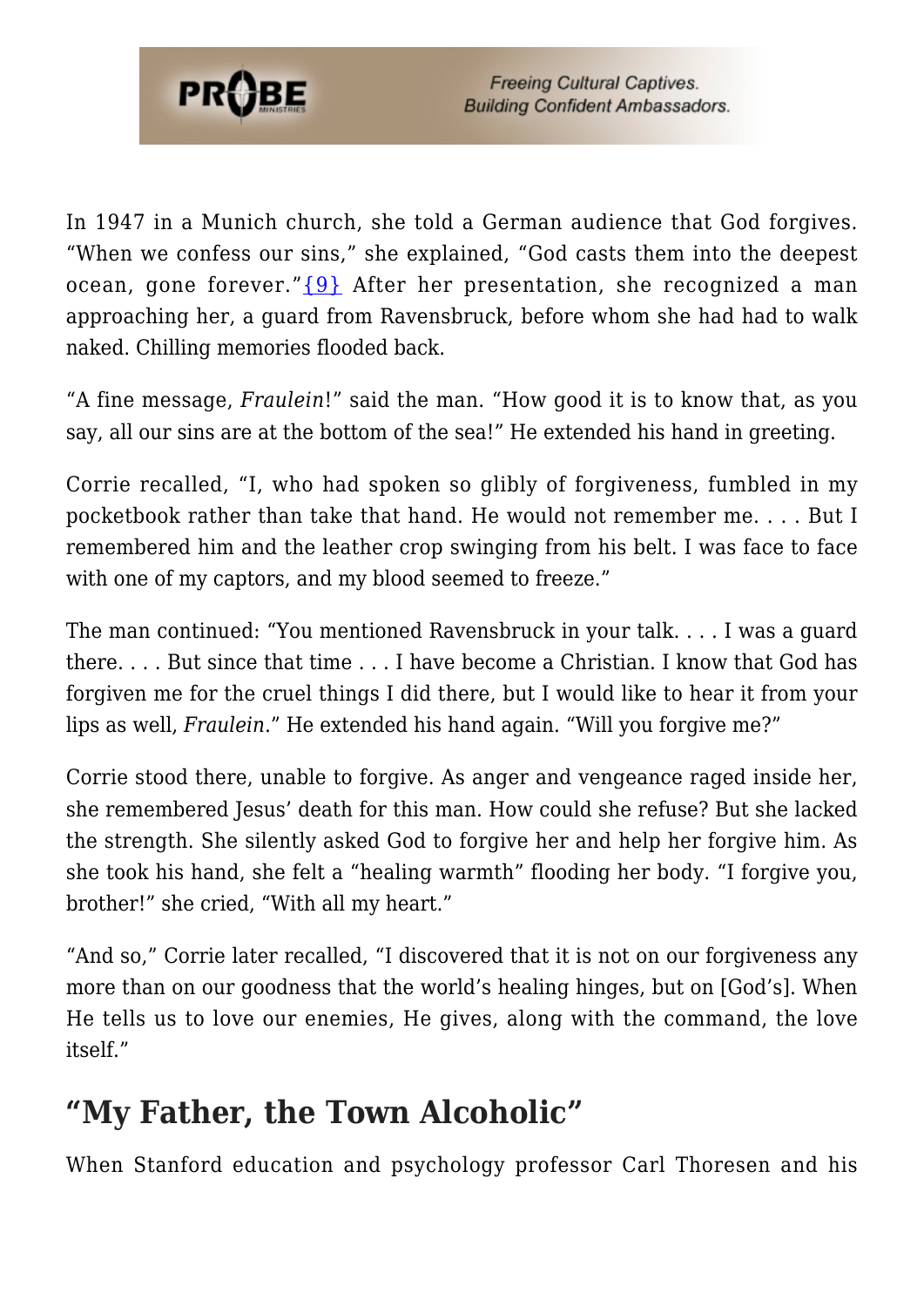

colleagues began recruiting adult subjects for the Stanford Forgiveness Project, they had trouble signing up males. When they started using the terms "grudge" and "grudge management" in the recruiting, the men came. Thoresen thinks some men felt "forgiveness" was a feminine activity, but a "grudge" was something they probably should deal with[.{10}](#page-13-3)

Consider a guy who had a longstanding grudge involving a family member. And aren't family conflicts often causes of intense stress?

As a teenager on the family farm, Josh McDowell loved his mother but despised his father "more than anyone else in the world." [{11}](#page-13-4) His friends would joke about his dad being drunk. It tore him up inside. "I hated my father for the embarrassment and shame his alcoholism caused my family," McDowell relates. "I also resented what it caused him to do to my mother. I'd go out in the barn and see my mother beaten so badly she couldn't get up, lying in the manure behind the cows." Eventually his mother lost the will to live and died, Josh says, "of a broken heart."

In college, Josh met some followers of Jesus whom he liked. Skeptical about Christianity's validity, he accepted their challenge to examine evidence regarding Jesus' claims and found it convincing.  $\{12\}$  He thanked Jesus for dying for him, admitted his flaws to God, and asked Christ to enter his life and take over. Soon he realized he no longer hated his father.

Josh says, "I had confessed to God my feelings for my dad, asked God to forgive me, and prayed that I could forgive. And it happened as quickly as I asked. No longer was my dad a drunk to be hated. Now I saw him as a man who had helped give me life. I called him and told him two things I had never told him before: 'Dad, I've become a Christian and . . . I love you.'"

"But how . . . how can you love a father like me?" Josh's dad asked on another occasion. Josh explained how to place his faith in Christ and his father made that decision, too. About fourteen months later, his alcohol-ravaged body gave out and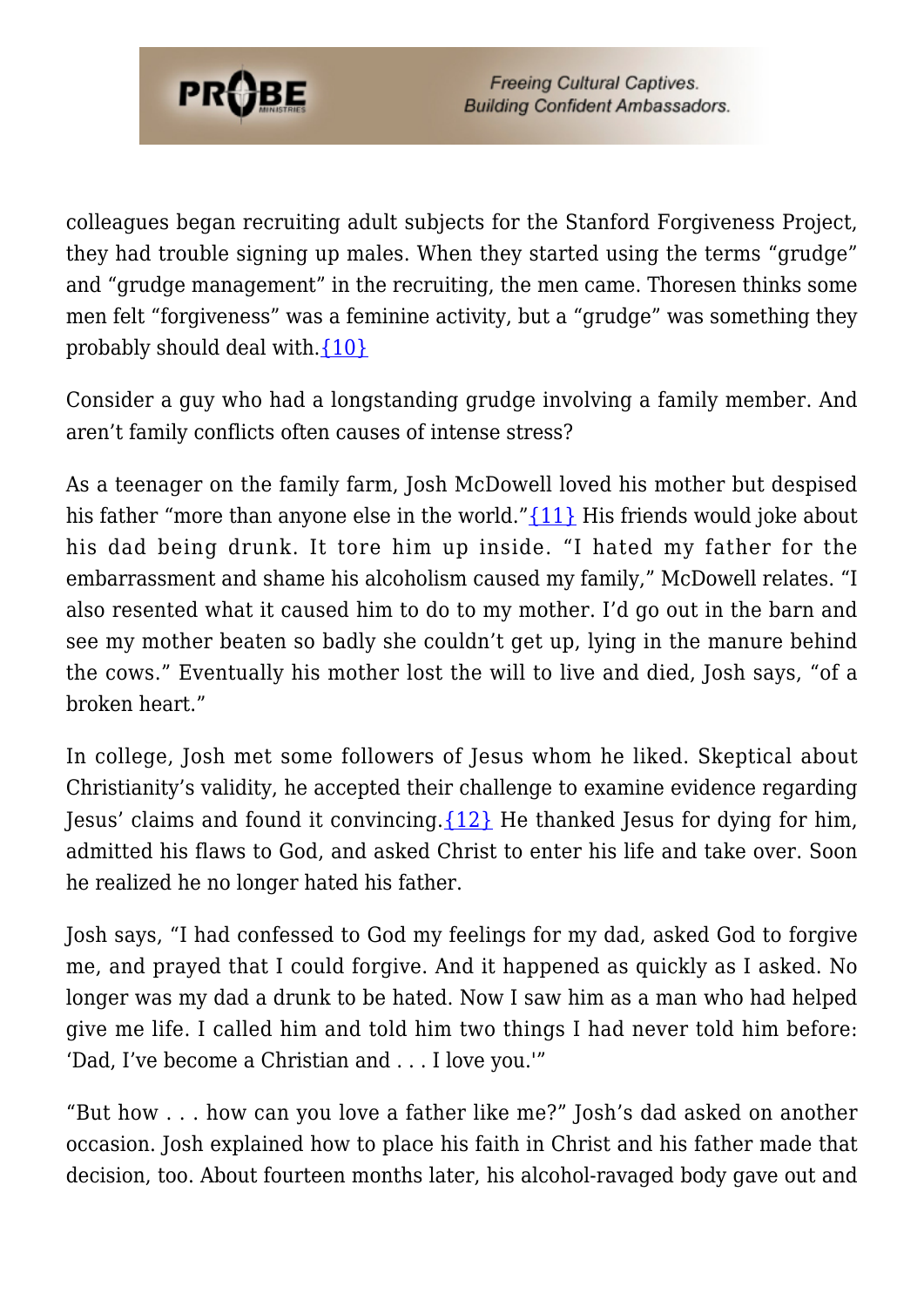

he died. But the changed life of the town alcoholic influenced scores of people to place their lives in God's hands. "My dad's life was brand new those last 14 months," recalls Josh. "His relationship with me and with God were both reconciled. Jesus Christ is a peacemaker."

### **Forgiveness, Reconciliation, and You**

Secular research supports the value of forgiveness, a concept at the core of Christian faith. You might wonder, "How does all this relate to me personally?" May I offer some suggestions?

As a starting point, *become forgiven yourself.* The late and renowned ethicist Lewis Smedes wrote, "Forgiving comes naturally to the forgiven." [{13}](#page-13-6) Josh McDowell says once he was forgiven by God, he could forgive his alcoholic father. If you've never known for sure that God is your friend, I encourage you to ask Him to forgive you. You might say something like this to Him right now:

*Jesus, I need you. Thanks for dying for my flaws and rising again. I ask you to forgive me and enter my life. Please help me to become good friends with you.*

If you asked Jesus to forgive you and enter your life, He did. Tell another believer about your decision. Contact this radio station or the Web site [Probe.org](https://www.probe.org/contact/) and ask how you can grow in your faith.

If you've already come to faith in Christ, *keep short accounts with God*. One early follower of Jesus wrote, "If we confess our sins to [God], he is faithful and just to forgive us and to cleanse us from every wrong." $\{14\}$  The proverbial country preacher said, "I 'fesses 'em as I does 'em."

*Ask God to give you the strength to forgive others and love them as He does*. Lewis Smedes mentions three components of forgiving others: "First, we surrender our right to get even. . . . Second, we rediscover the humanity of our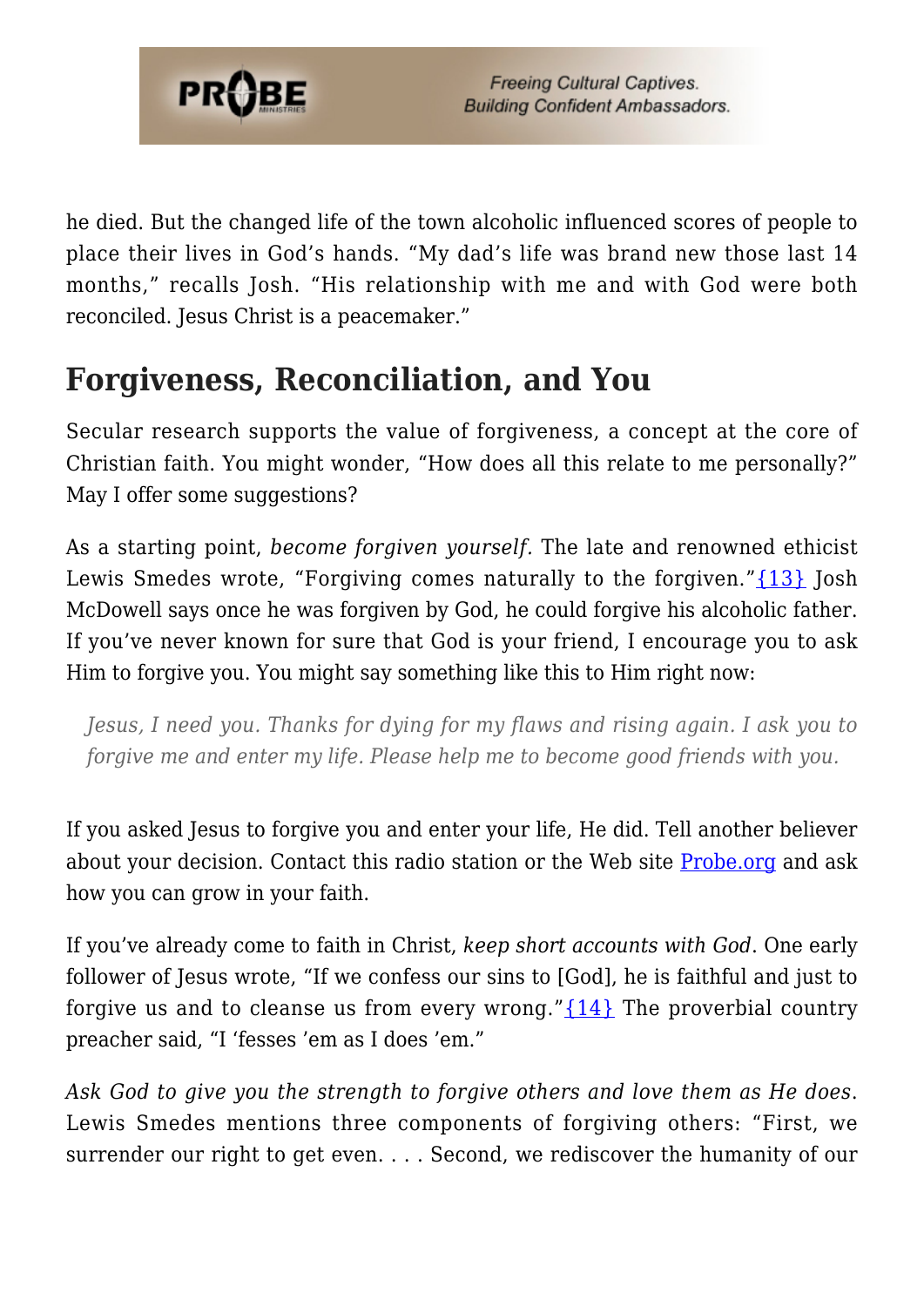

wrongdoer . . . that the person who wronged us is a complex, weak, confused, fragile person, not all that different from us. . . . And third, we wish our wrongdoer well."

*Contact the person you've wronge‐ or who has wronged you—and seek to make peace if appropriate and possible.* The biblical prescription is that the offender and the offended should run into each other as each is en route to contact the other.  $\{15\}$  Of course, not everyone will want to reconcile, but you can try.

*Realize that forgiving may take time.* Shortly before his death, Oxford and Cambridge scholar C. S. Lewis wrote, "I think I have *at last* forgiven the cruel schoolmaster who so darkened my youth. I had done it many times before, but this time I think I have really done it." $\{16\}$ 

Forgiveness and reconciliation can be contagious. They can make an important difference in families, neighborhoods, workplaces, and nations. A good relationship takes two good forgivers.

Is there anyone with whom you need to reconcile?

#### **Notes**

<span id="page-12-0"></span>1. Gary Thomas, "The Forgiveness Factor," *Christianity Today,* January 10, 2000, 38-45.

<span id="page-12-1"></span>2. Ibid., 38.

<span id="page-12-2"></span>3. Christina M. Puchalski, M.D., "Forgiveness: Spiritual and Medical Implications," *The Yale Journal for Humanities in Medicine,* September 17, 2002; [http://tinyurl.com/yw45eo;](http://info.med.yale.edu/intmed/hummed/yjhm/archives/spirit2003/forgiveness/cpuchalski.htm) accessed January 27, 2007.

<span id="page-12-3"></span>4. Thomas, loc. cit.

<span id="page-12-5"></span><span id="page-12-4"></span>5. "Botha implicated in Church bombing," BBC News online, July 21, 1998; <http://news.bbc.co.uk/2/hi/africa/136504.stm>; accessed September 3, 2006. 6. "Feet washed in apartheid apology," BBC News online, 28 August 2006;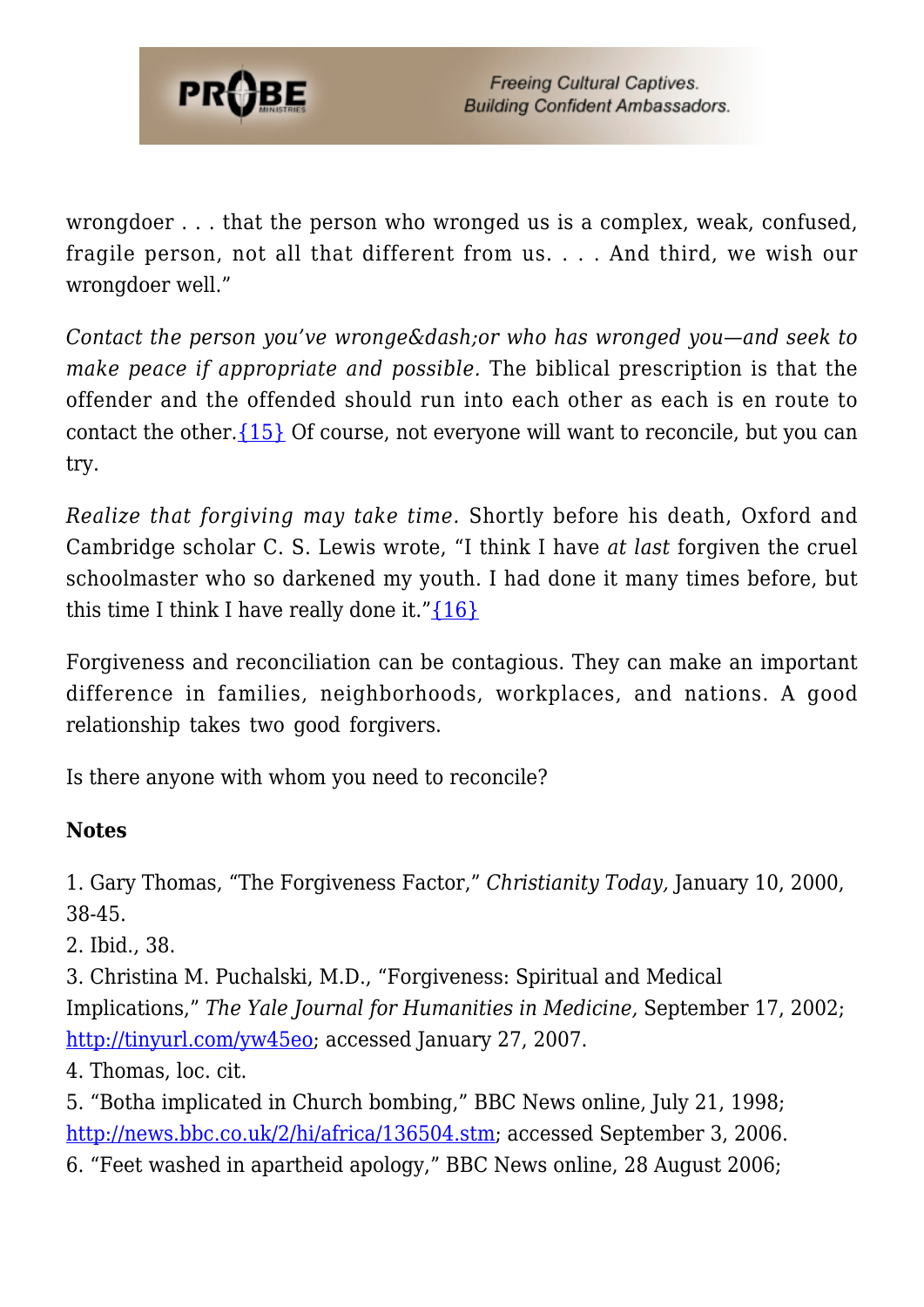

<span id="page-13-0"></span>[http://news.bbc.co.uk/2/hi/africa/5292302.stm;](http://news.bbc.co.uk/2/hi/africa/5292302.stm) accessed September 3, 2006. 7. "Minister atones for race sins," BBC News video, 3 September 2006; [http://tinyurl.com/2ruu2l;](http://search.bbc.co.uk/cgi-bin/search/results.pl?scope=all&edition=i&q=Adriaan+Vlok&go.x=0&go.y=0) accessed October 4, 2006.

<span id="page-13-1"></span>8. Joan O'C. Hamilton, "Peace Work," *Stanford Magazine,* May/June 2001, 78; [http://www.stanfordalumni.org/news/magazine/2001/mayjun/features/forgiveness.](http://www.stanfordalumni.org/news/magazine/2001/mayjun/features/forgiveness.html) [html.](http://www.stanfordalumni.org/news/magazine/2001/mayjun/features/forgiveness.html)

<span id="page-13-2"></span>9. Corrie ten Boom, "Death Camp Revisited," *Worldwide Challenge,* July/August 1994, 35-36. Quotations from and details of this encounter as related in this section are from this source.

<span id="page-13-3"></span>10. Hamilton, loc. cit., 77.

<span id="page-13-4"></span>11. Josh McDowell, "Forgiving My Father," *Worldwide Challenge,* July/August 1994, 37-38. Quotations from and details of McDowell's story as related in this section are from this source.

<span id="page-13-5"></span>12. To examine some of the evidence for Jesus, visit [www.WhoIsJesus-really.com](http://www.whoisjesus-really.com) and [www.probe.org.](http://www.probe.org)

<span id="page-13-6"></span>13. Lewis B. Smedes, "Keys to Forgiving," *Christianity Today,* December 3, 2001, 73; [http://www.christianitytoday.com/ct/2001/015/42.73.html.](http://www.christianitytoday.com/ct/2001/015/42.73.html) Quotations and concepts from Smedes cited in this section are from this source.

<span id="page-13-7"></span>14. 1 John 1:9 NLT.

<span id="page-13-8"></span>15. Matthew 5:23-24; 18:15-17.

<span id="page-13-9"></span>16. Smedes, loc. cit.; emphasis in the quotation is without attribution.

© 2007 Probe Ministries

# **["How Should a Christian View Civil](https://probe.org/how-should-a-christian-view-civil-disobedience/)**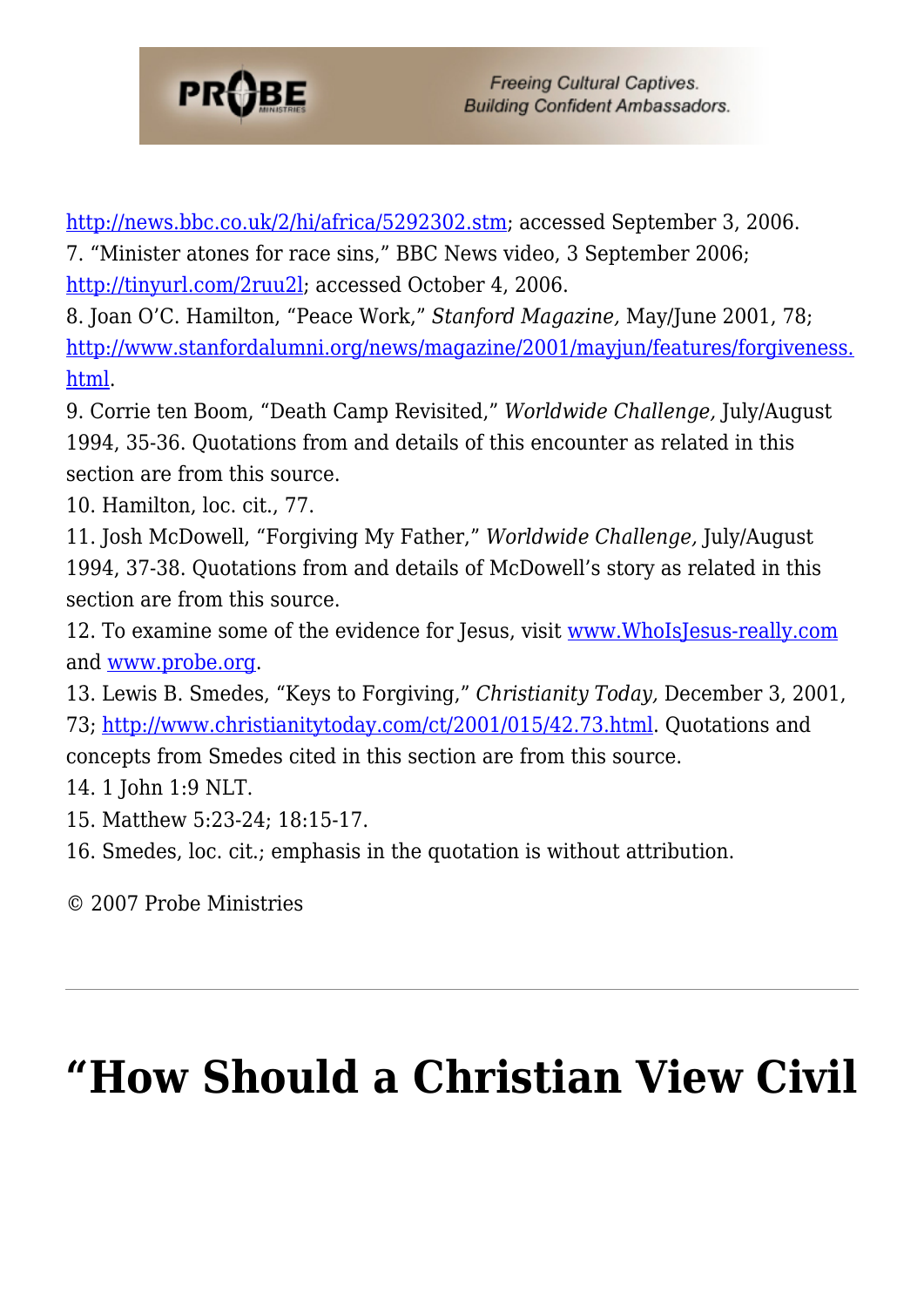

## **[Disobedience?"](https://probe.org/how-should-a-christian-view-civil-disobedience/)**

#### Kerby Anderson

**How should a Christian view civil disobedience? Doesn't Paul's command to submit to governmental authority in Romans 13 preclude civil disobedience?**

As I have said in  $\frac{my}{m}$  article on the subject, we are to obey government (Romans 13). But that is NOT an absolute command. If there was never a time when we would disobey government, then government would be God.

So the key question is *when* do we disobey government. I believe that the Scriptures teach that we obey God rather than man (Acts 5:29) when there is a direct, specific command given by government that would force us to disobedy a direct command of Scripture. The Bible provides cases of this in the Old Testament (Hebrew midwives, many instances in the book of Daniel, etc.) and the New Testament (Acts 5).

The historical cases of Corrie Ten Boom, Rosa Parks, and Martin Luther King would all fit as examples. Erwin Lutzer (*Measuring Morality*) and Norman Geisler (*Christian Ethics*) deal with the issue of civil disobedience and obedience to Scripture in their books, if you would like to read more on the subject.

Your question about Romans 13 is more difficult. I take it that the Apostle Paul is giving a general principle rather than a universal pronouncement. Usually it is the case that "rulers hold no terror for those who do right." But that is not always the case. There certainly are (and have been) tyrannical leaders.

It's instructive, though, that Paul says this at a time when a corrupt leader (Nero) was in office. If nothing else it should remind us how much worse government leaders can be. Nevertheless, we are to obey those in authority (Romans 13) and pray for those in authority (1 Timothy 2). Just as there are exceptions to total